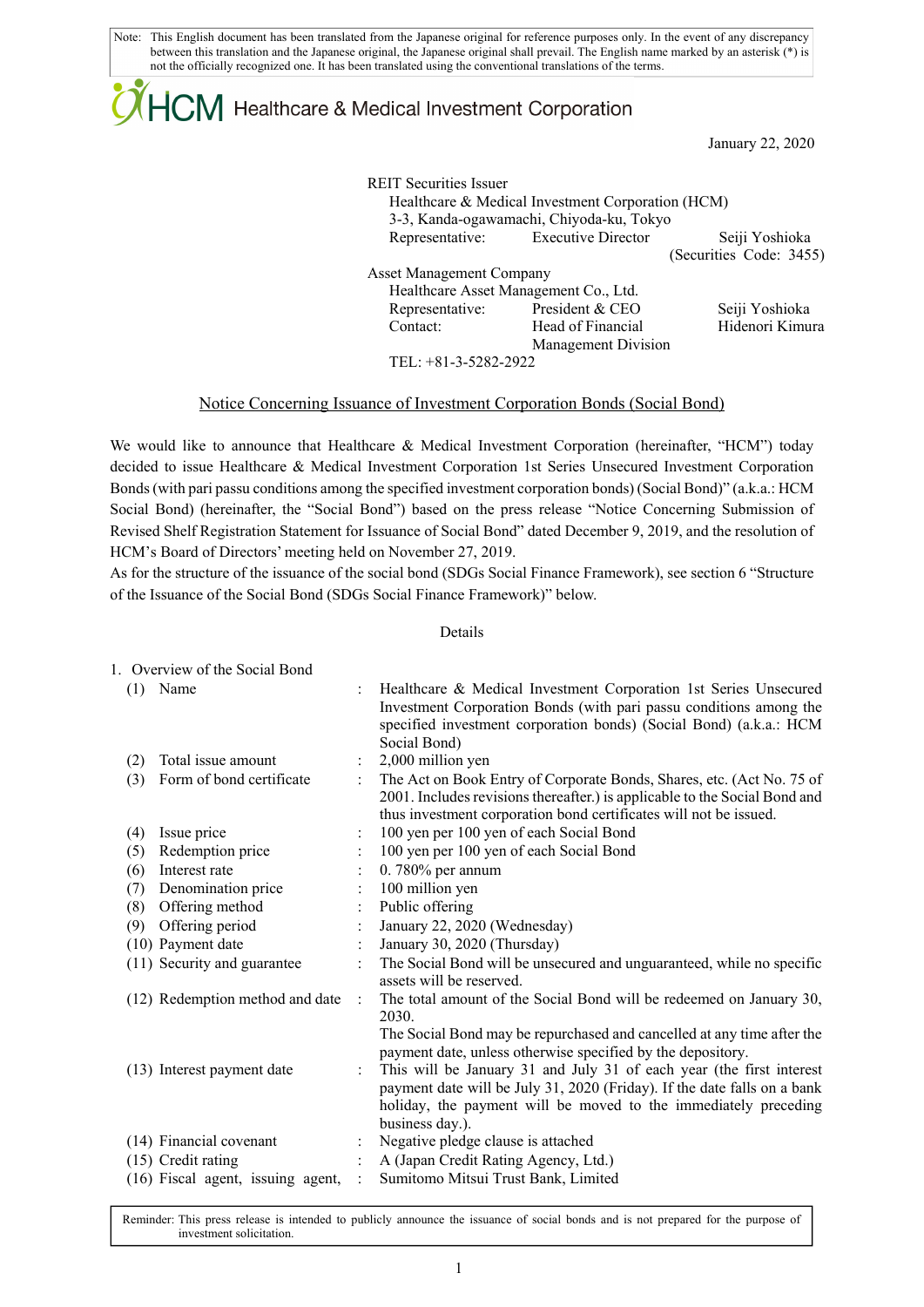## **V** Healthcare & Medical Investment Corporation

and paying agent

(17) Underwriter : SMBC Nikko Securities Inc. (Social bond structuring agent) (Note)

(Note) "Social bond structuring agent" refers to a party supporting the issuance of social bonds through the establishment of the framework of social bonds and advice on receiving second-party opinions.

2. Reason for the Issuance of the Social Bond

HCM and Healthcare Asset Management Co., Ltd. (hereinafter, the "Asset Management Company"), the asset management company of HCM, have set an investment philosophy to realize a society where all people can live safely and vibrantly by continuously investing in and stably owning over the long term healthcare facilities including facilities and housing for the elderly and medical care-related facilities which need to be developed and expanded to respond to the aging of society.

Under such investment philosophy, HCM and the Asset Management Company have set the practice of asset management taking into consideration Environmental, Social and Governance (ESG) criteria that have attracted the attention of domestic and foreign investors in recent years, as well as the elimination of social issues in the aged society, as one of their basic ESG policies.

HCM is issuing the Social Bond with an aim to expand fund procurement methods through the expansion of its investor base which is proactively conducting ESG investment, as well as to improve unitholder value over the medium to long term through contribution to the realization of a sustainable society set in the SDGs.

- 3. Amount, Use and Scheduled Date of Expenditure of Funds to Be Procured
	- (1) Amount of funds to be procured (estimated net proceeds) 1,985 million yen
	- (2) Specific use and scheduled date of expenditure of funds to be procured

Based on the SDGs Social Finance Framework, the entire amount is scheduled to be used for the repayment of borrowings (including refinancing) required for the acquisition of assets eligible for social finance (Note 1) due for repayment on January 31, 2020.

(Note 1) "Assets eligible for social finance" refers to existing or new specified assets (as defined in Paragraph 1 Article 2 of the Act on Investment Trusts and Investment Corporations (Act No. 198 of 1951. Including subsequent amendments.)) that meet the eligibility criteria below.

<Eligibility criteria>

(i) Facilities and housing for the elderly

- a. Nursing homes for the elderly
- b. Serviced housing for the elderly
- c. Group homes for the elderly with dementia
- d. Other facilities and housing for the elderly
- (ii) Medical care-related facilities
	- a. Hospitals and clinics
	- b. Medical malls where multiple clinics, pharmacies, and other facilities are located
	- c. PET centers and medical examination centers
	- d. Other advanced medical facilities

(iii) Other nursing care, medical care and health-related facilities

- a. Facilities providing or capable of providing services that are economically or functionally ancillary or related to the facilities referred to in items (i) and (ii) above, or other facilities providing or capable of providing services for the purpose of providing nursing care, medical care, or restoration, maintenance or improvement of health
- b. Educational facilities training personnel engaged in items (i) and (ii) above
- c. Facilities deemed necessary to acquire or useful in connection with investments in real estate, etc. (Note 2) or real estate-backed securities (Note 2) in (i) and (ii) above
- (Note 2) "Real estate, etc." and "real estate-backed securities" are as defined in Article 30, Paragraph 1, Item (2) and (3) of HCM's Articles of Incorporation.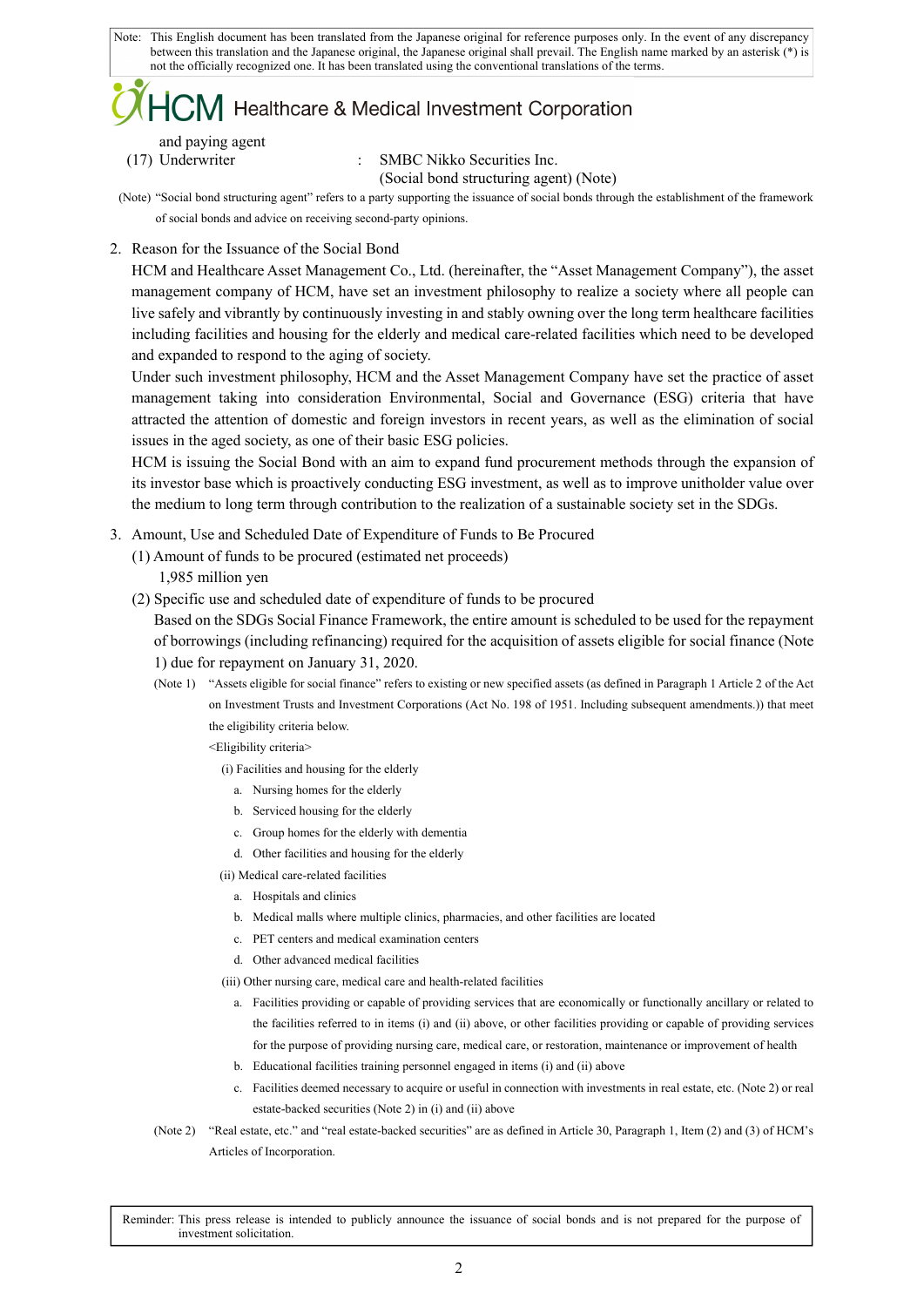## Healthcare & Medical Investment Corporation

4. Investors That Have Declared Investment in the Social Bond

Below is a list of investors that have expressed an intention to invest in the Social Bond as of today and consented to disclosure of their name.

- 
- 
- 
- 
- Daitokyo Credit Cooperative Takanabe Shinkin Bank
- 
- UEDA SHINKIN BANK · Osaka Shoko Shinkin Bank
- Odawara Daiichi Shinyokumiai \* \* \* \* \* \* The Kita Osaka Shinkin Bank
- KIBI-SHINKIN · Kiryu Shinkin Bank
- The Sawayaka Shinkin Bank **•** Shizuoka-ken Ishi Credit Cooperative
	-
	- Tsurushin Kumiai **1988** Nishihyogo Shinkin Bank
- 5. Status of Interest-Bearing Debt After the Issuance of the Social Bond

|                                                      |                                                           |                                       |                                                  | (Unit: million yen) |
|------------------------------------------------------|-----------------------------------------------------------|---------------------------------------|--------------------------------------------------|---------------------|
|                                                      |                                                           | Before Issuance of<br>the Social Bond | After Issuance of<br>the Social Bond<br>(Note 2) | Change              |
|                                                      | Short-term loans payable<br>(Note 1)                      | 1,000                                 |                                                  | (1,000)             |
|                                                      | Current portion of long-term<br>loans payable<br>(Note 1) | 6,700                                 | 3,000                                            | (3,700)             |
|                                                      | Long-term loans payable<br>(Note 1)                       | 24,750                                | 27,450                                           | 2,700               |
| Total borrowings                                     |                                                           | 32,450                                | 30,450                                           | (2,000)             |
| Investment corporation bonds                         |                                                           |                                       | 2,000                                            | 2,000               |
| Total borrowings and investment<br>corporation bonds |                                                           | 32,450                                | 32,450                                           |                     |

(Note 1) Short-term loans payable are those which the period to the repayment day is one year or less, and current portion of longterm loans payable are those that are due for repayment within one year among those which the period to the repayment day is over one year. Long-term loans payable are those that are not due for repayment within one year among those which the period to the repayment day is over one year.

- (Note 2) The status after the issuance as well as the refinancing announced in "Notice Concerning Borrowing of Funds (Refinancing of Existing Loans)" separately announced today.
- 6. Structure of the Issuance of the Social Bond (SDGs Social Finance Framework)

HCM has received "Social 1 (F)," the highest rating in the "JCR Social Finance Framework Evaluation" (Note), by Japan Credit Rating Agency, Ltd. (hereinafter, "JCR") as a third-party evaluation of the SDGs Social Finance Framework (hereinafter, the "Framework").

For details on the Framework, please see "Notice Concerning Submission of Revised Shelf Registration Statement for the Issuance of Social Bond" dated December 9, 2019.

(Note) "JCR Social Finance Framework Evaluation" refers to a third-party evaluation by JCR of social bond issuance or social loan borrowing policy (social finance policy) of the issuer or borrower in accordance with the social bond principles created by International Capital Market Association (ICMA). In this evaluation, JCR conducts "social evaluation" to assess whether the use of procured funds described in the social finance policy of the issuer or borrower falls under the category of social project as well as "management, operation and transparency evaluation" to assess the management and operation system and transparency of the issuer or borrower, and the "JCR Social Finance Framework Evaluation" is performed as a comprehensive evaluation of such evaluations. Moreover, "JCR Social Finance Framework Evaluation" is indicated with a rating code ending with "(F)" to distinguish it from evaluations of individual bonds or loans. The "JCR Social Finance Framework Evaluation" of the Social Bond is posted on JCR's website below.

https://www.jcr.co.jp/greenfinance/social/